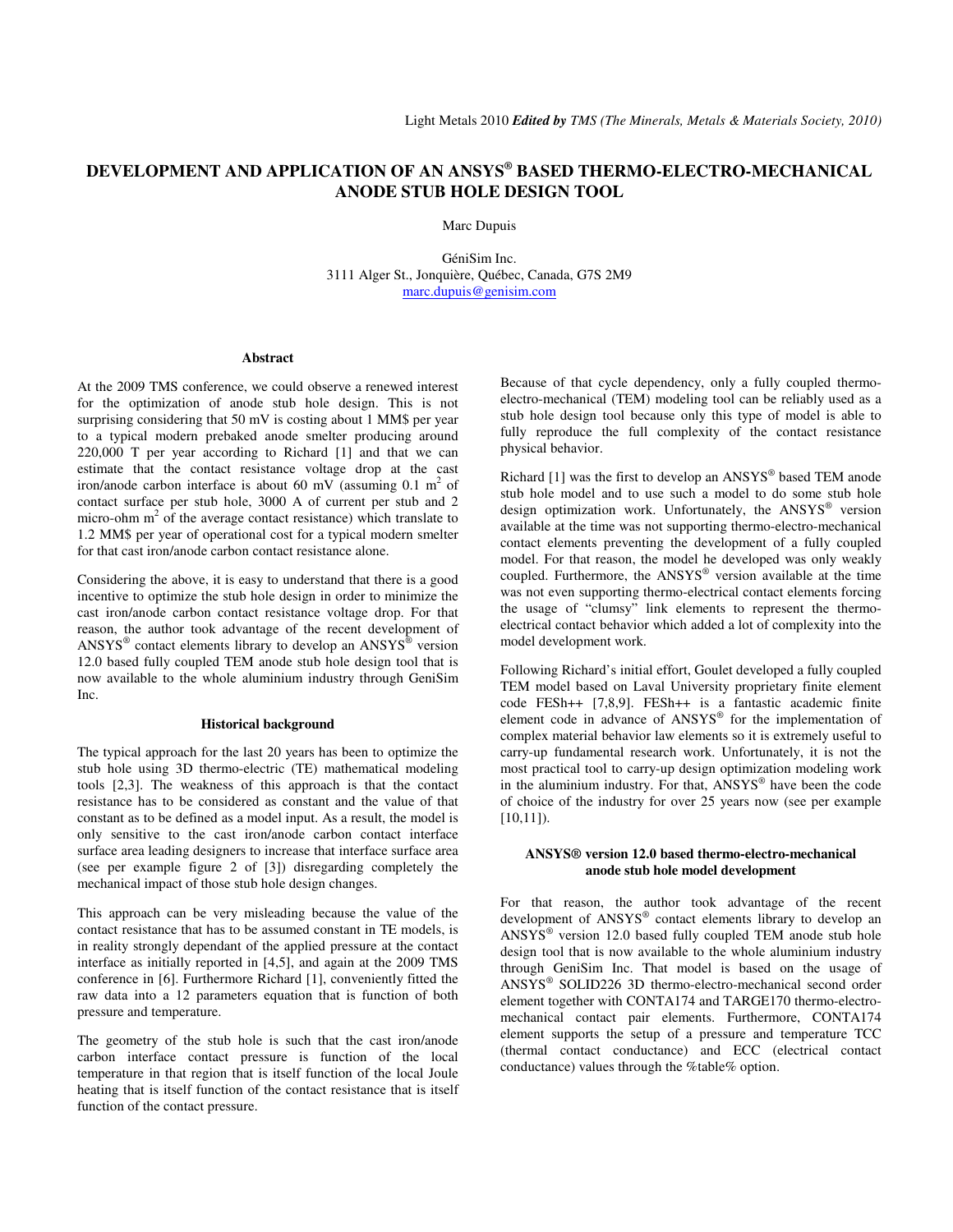Having all the required components to model the complex stub hole cast iron/anode carbon contact resistance complex physic in  $ANSYS<sup>®</sup>$  version 12.0, it was quite strait forward for the author to take advantage of the classic ANSYS® parametric design language (APDL) to develop some demonstration anode stub hole models and to used them as efficient stub hole design tools.

#### **First demonstration model**

The first demonstration anode stub hole model presented here is a quarter stub hole model that would represents the quarter of an anode for a 1 stub per anode block anode design, 1/8 of an anode for a 2 stubs per anode block anode design, 1/12 of an anode for a 3 stubs per anode block anode design etc. (see figure 1 for the full model mesh). In such a quarter stub model, it is easy to support stub hole design having 4, 8, 12, 16 standard inclined flutes. The first model presented here is using the 8 flutes option (see figure 2 for the cast iron only model mesh).



Figure 1: Quarter stub hole thermo-electro-mechanical model, full mesh

This defined the model topology leaving the option to model thousands of different actual anode stub hole geometries. Per example, it is possible to vary the stub diameter, the stub hole depth, the minimum cast iron thickness between flutes, and the flute dimensions: width at the base, width at the tip and depth.

For all the cases presented here, the stub diameter was kept to 18 cm and the stub hole depth was kept to 12 cm. For the first case presented, the minimum cast iron thickness was set to 12 mm, the flute width at the base was set to 18 mm, the flute width at the tip was set to 14 mm and the flute depth was set to 8 mm. This geometric setup gives an average of 14 mm of cast iron thickness between the stub and the anode carbon which, according to Brooks [12], is the main stub hole design criteria.



Figure 2: Quarter stub hole thermo-electro-mechanical model: cast iron mesh 8 flutes design

This geometric setup was analyzed two different ways, in the first model run, the "traditional" constant contact resistance setup was used, a typical value of 2 micro-ohm  $m<sup>2</sup>$  being selected for that constant value. The model prediction for that run is 286 mV for the total voltage drop from the top of the stub to the bottom face of the anode block (see figure 3).



Figure 3: Model predicted voltage drop for the constant contact resistance setup (V)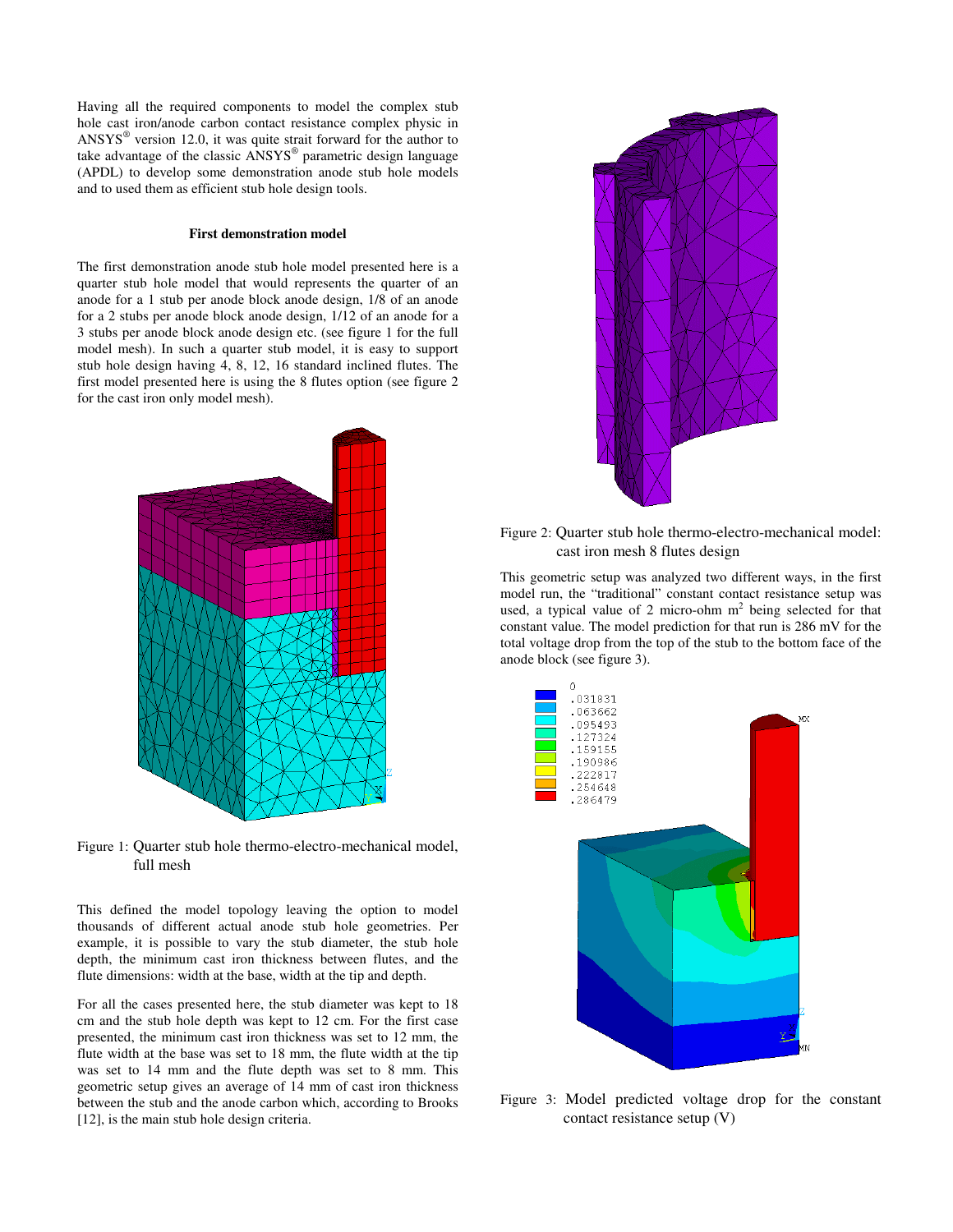For the second run, the pressure and temperature dependant contact resistance %table% setup was activated. The model voltage drop prediction in those conditions is 285 mV (see figure 4). The two runs predict about the same voltage drop indicating that the 2 micro-ohm  $m<sup>2</sup>$  is very close to the average contact resistance value for the second run, yet we can clearly see in figure 5 that is comparing the current density distribution in the cast iron that a significant redistribution of the current path has occurred.



Figure 4: Model predicted voltage drop for the pressure and temperature dependant contact resistance setup (V)



Constant contact resistance model results



Pressure and temperature dependant model results

Figure 5: Comparison of the current density distribution in the cast iron between the constant contact resistance model setup and the pressure and temperature dependant model setup  $(A/m^2)$ 

## **Second demonstration model**

For the second demonstration model presented, the 16 flutes option was used (see cast iron mesh in figure 6). When using "classic" TE models with constant contact resistance setup, adding more flutes is always better because it is increasing the cast iron/anode carbon interface contact surface hence decreasing the predicted voltage drop regardless of the flutes geometry.



Figure 6: Quarter stub hole thermo-electro-mechanical model: cast iron mesh 16 flutes design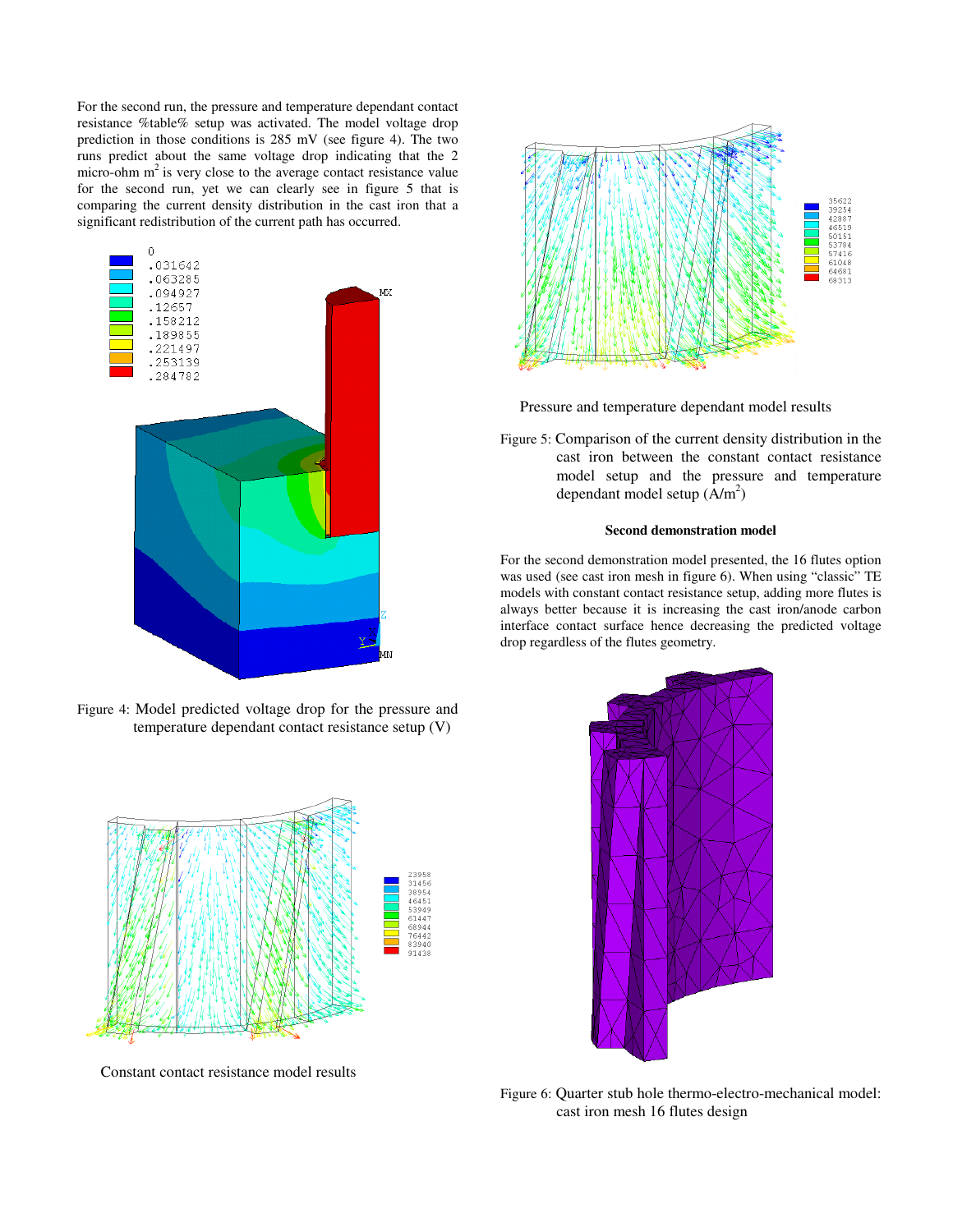For this second demonstration model, the minimum cast iron thickness is reduced to 10 mm while keeping the same flute geometry except for the flutes depth that is increased to 10 mm keeping the same maximum 20 mm maximum cast iron thickness. The average cast iron thickness remains unchanged at 14 mm for this second case geometric setup.

The first run with the constant 2 micro-ohm  $m<sup>2</sup>$  contact resistance predicts 273 mV for the anode voltage drop, a reduction of 13 mV or 4.5% compared with the 8 flutes design constant resistance case reflecting the increased of the interface contact surface. This is very misleading because the run with the pressure and temperature dependant contact resistance setup ratter predicts 288 mV for the anode voltage drop which is 3 mV more than the 8 flutes variable contact resistance case. Hence according to the TEM model with the pressure and temperature contact resistance setup, adding more flutes, of that design at least, is not reducing the anode voltage drop, on the contrary, it is increasing it slightly. This slight increase of anode voltage drop prediction is quite consistent with what was reported in [8] for a very similar stub hole design change study.

## **Using the developed ANSYS® based TEM stub hole anode model as a design tool**

These initial results demonstrate that the ANSYS® based TEM model is equally good as the FESh++ based TEM model, they are not highlighting the power of the ANSYS® based TEM model as an efficient design tool. First of all, the ANSYS® APDL model is parametric, which means that for a given model topology (per example the 8 flutes model option), it is possible almost instantaneously to edit the APDL model input file to change the model geometry (stud diameter, stud hole depth, minimum cast iron thickness etc.), the model material properties (carbon block thermal conductivity, cast iron thermal expansion coefficient, cast iron/anode carbon contact resistance etc.) or the model boundary conditions (amperage, bath temperature, bath immersion level etc.) and submit another run.

Next in importance after the model user friendliness, is the model turnaround time. Those quarter stub hole models (or 1/12 anode model for a 3 studs per anode design) solves in only around 4000 CPU seconds on a 64 bits dual core Intel Centrino T 9300 Cell Precision M6300 portable computer running ANSYS<sup>®</sup> 12.0 version. So this parametric ANSYS<sup>®</sup> based TEM anode stub hole model is a very efficient tool to study alternative flutes design per example.

Testing of a few flute design alternative quickly revealed that the most sensitive parameter in the flute design is the angle departure from the radial axe of the two side faces of the flute. This angle is an indirect parameter in the APDL model construction setup, it can be calculated to be  $14^{\circ}$  for the 8 flutes case (arctan( $(18-14)/2$ )/8)) and 11º for the 16 flutes case (arctan((18-14)/2)/10)). Detailed model results analysis revealed that those angles are too shallow to permit any significant pressure buildup on these two flutes side faces and that without a good pressure, essentially no current is passing through those contact interface surfaces because that without significant pressure, the interface contact resistance is much too high.

Once identified, this flute design weakness can be easily fixed. The third case presented here, is almost identical to the first case (8 flutes option), only the width of the flutes tip has been reduced from 14 mm to only 4 mm. With this change, the angle departure from the radial axe of the two side faces of the flutes is increased from  $14^{\circ}$  to  $41^{\circ}$  (arctan( $(18-4)/2$ )/8)). This time, the model predicts 290 mV of anode voltage drop for the constant 2 micro-ohm  $m<sup>2</sup>$ contact resistance setup run, reflecting the lost of contact surface compared with case 1. Once again, this is very misleading because the pressure and temperature dependant contact resistance model setup run ratter predicts 278 mV which is a 7 mV or 2.5% decreased obtained by that very simple flute design change (see figure 7 for the new flute design mesh, figure 8 for the cast iron/carbon anode contact pressure and figure 9 for the new cast iron current density).



## Figure 7: Quarter stub hole thermo-electro-mechanical model: cast iron mesh new 8 flutes design

Similarly, the forth case is a slight modification of the second case with 16 flutes, only the width of the flutes base has been increased to 20 mm and the width of the flutes tip has been reduced to 4 mm in order to get a  $39^{\circ}$  radial departure angle (arctan( $(20-4)/2$ ) $(10)$ ) for the flutes side faces. The model predictions are 281 mV of anode voltage drop for the constant 2 micro-ohm  $m<sup>2</sup>$  contact resistance run and only 271 mV for the pressure and temperature dependant contact resistance run.

So when comparing the results obtained for the two 16 flutes cases, according the TEM model with the proper pressure and temperature dependant contact resistance setup, a very sight change in the flutes design aiming at increasing the contact pressure of the flutes side faces should decrease the anode voltage drop by 17 mV or 5.9% (see figure 10 for the total voltage drop, figure 11 for the cast iron/carbon anode contact pressure and figure 12 for the new cast iron current density). This represents a reduction of about 0.3 MM \$ per year of operating cost for a typical modern smelter simply by changing the shape of the stub hole former! Of course, a much more detailed optimization study should be able to identify designs offering even more voltage drop reductions!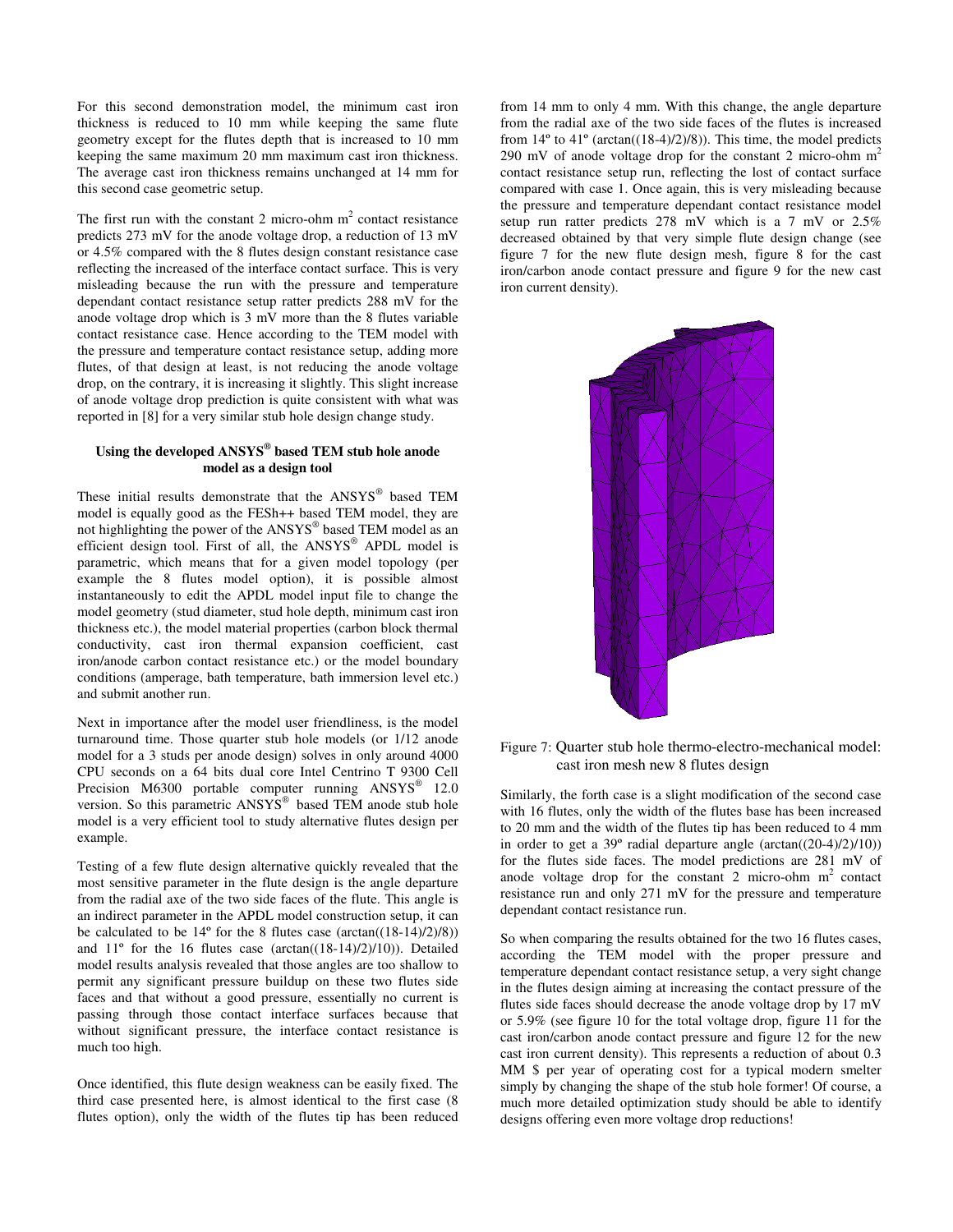



Figure 10: Model predicted voltage drop for the pressure and temperature dependant contact resistance setup (V)

Figure 8 Cast iron/anode carbon interface contact pressure (MPa)



Figure 9: Current density distribution in the cast iron  $(A/m^2)$ 

#### **Conclusions**

An ANSYS® version 12.0 based fully coupled TEM anode stub hole design tool have been successfully developed that is now available to the whole aluminium industry through GeniSim Inc.

The ANSYS® based APDL model is parametric, which means that for a given model topology, it is possible almost instantaneously to edit the APDL model input file to change the model geometry and submit another run.



Figure 11 Cast iron/anode carbon interface contact pressure (MPa)

The quarter stub hole model presented here solves in only around 4000 CPU seconds on a 64 bits dual core Intel Centrino T 9300 Cell Precision M6300 portable computer running ANSYS<sup>®</sup> 12.0 version. So this parametric  $ANSYS^{\circledast}$  based TEM anode stub hole model is a very efficient tool to study alternative flutes design per example.

A very quick flutes design optimization study revealed that a very sight change in the flutes design aiming at increasing the contact pressure of the flutes side faces should decrease the anode voltage drop by 17 mV or 5.9% which represents a reduction of about 0.3